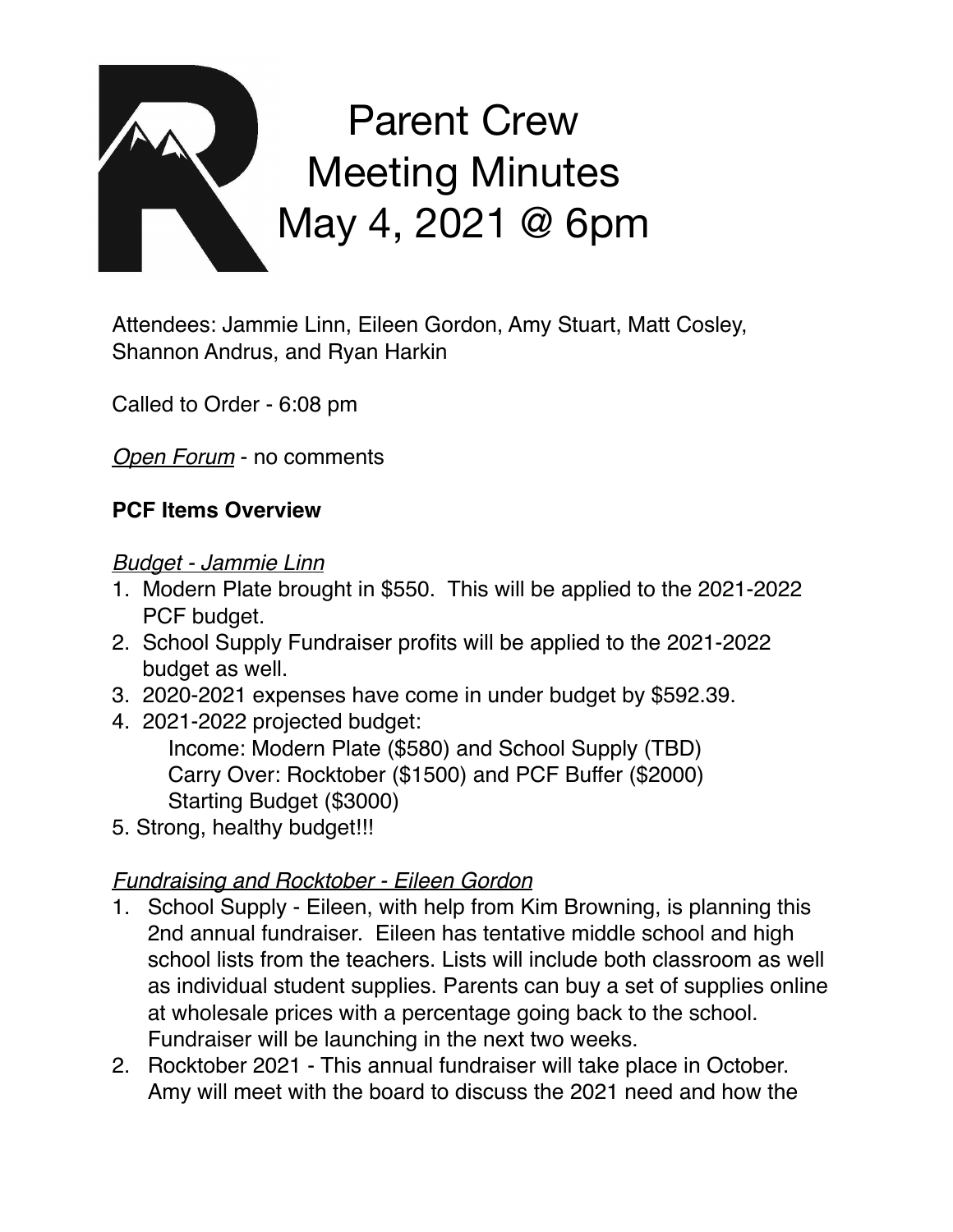money will be used. PCF is waiting to see what event format will be allowed due to COVID restrictions. Planning will start during the summer months. Sign up if you are interested in helping.

3. Summer Floral Sale- PCF is partnering with a local garden center for a floral spirit day at their nursery near MedVed. 10% of sales will be given back to the school. Looking to schedule the event the first week of June. PCF hopes to partner with this garden center for the fall mum sale as well.

# *Staff Appreciation - Jammie Linn*

- 1. This week is Staff Appreciation Week. The theme is "How SWEET it is to be taught by you." Daily sweet treats are being put in the staff boxes and sweet goodies are set up in the staff lounge all week long. We've also been promoting the 'Staff Favorites' on the website for Staff Appreciation and end-of-the-year.
- 2. May 10, the final staff birthday treats will be put in the boxes for the May/ June birthdays.
- 3. Monthly staff snacks have continued (Feb: muffins/ March: cupcakes/ April: various fruit snacks and fresh fruit). May 19, the final monthly staff snack of the school year will be set up in the lounge. The theme is "Happy TRAILS to you." Snacks will include a variety of trail mixes and bars.
- 4. Q3 meal kits (pasta theme) went home with staff when they returned from spring break. May 19, 4th quarter staff take home meal kits will be set up in the lounge along with the snacks. They are family-sized s'more kits for each staff member to take home to share with their families this summer.
- 5. All the staff spotlights for the year have been run in the newsletter and on social media.

### *Other Projects- Jammie Linn*

- 1. Testing Kits- A huge "Thank You" to all the volunteers who put these together. Lisa Johnsom said they were greatly appreciated by staff and students.
- 2. May 8 will be RSS's first prom and after prom. The prom theme is "Enchanted Forest" and will be held at the White Pavilion in Downtown Castle Rock from 7-10pm. After prom will be at Main Event in Highlands Ranch from 10:30pm-1am. 56 tickets have been sold. We are looking